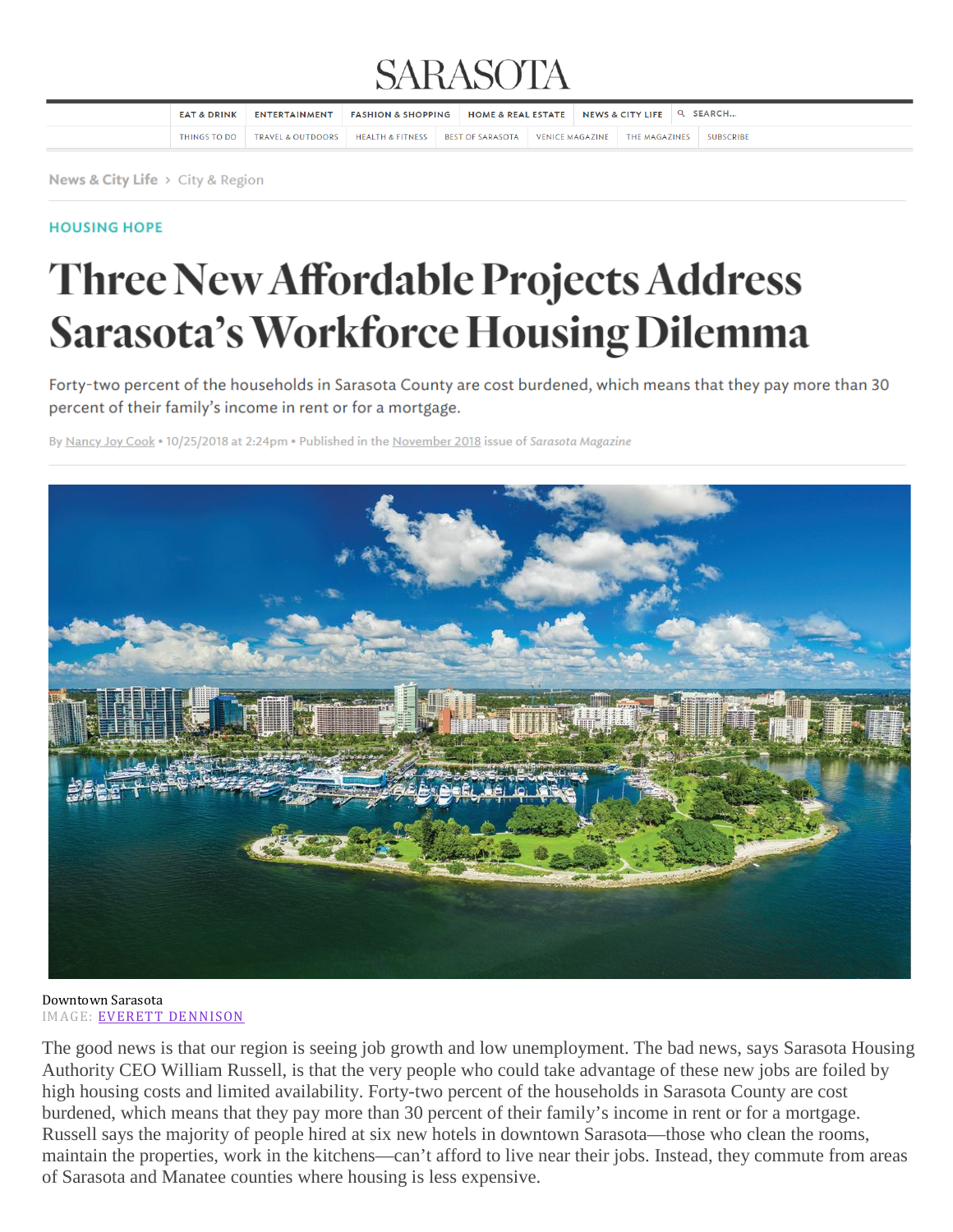"Commuting places an added financial burden on these workers, and it affects the quality of life of everyone in the area with increased traffic and pollution," says Russell.

But a small dent in the need is in the works. Three projects hope to add 176 affordable housing units in the next two years for downtown workers.

### **Lofts on Lemon**

The SHA's new Lofts on Lemon complex, located in the Rosemary District on three acres between Ninth and Eighth streets on the west side of Lemon Avenue, will provide 80 apartments for families with household incomes that total less than \$42,000 a year, and 50 units for families with household incomes under \$70,000. The development, slated to break ground in mid-2019, will set aside a portion of the units for teachers, health care workers and first responders who work in the area.

The total cost of the project is \$32 million. SHA received a \$3 million commitment to the project from the city of Sarasota and a \$14 million tax credit grant from the Florida Housing Finance Corporation. The rest of the funds, Russell says, will come through conventional mortgage debt, philanthropy and deferred developer fees. Rents for a two-bedroom apartment will start at \$950 for a family of three earning around \$38,000. A family of three with a household income of \$50,000 would pay \$1,250 for the same apartment. Some residents, depending on income, could also be eligible for an additional utilities allowance.